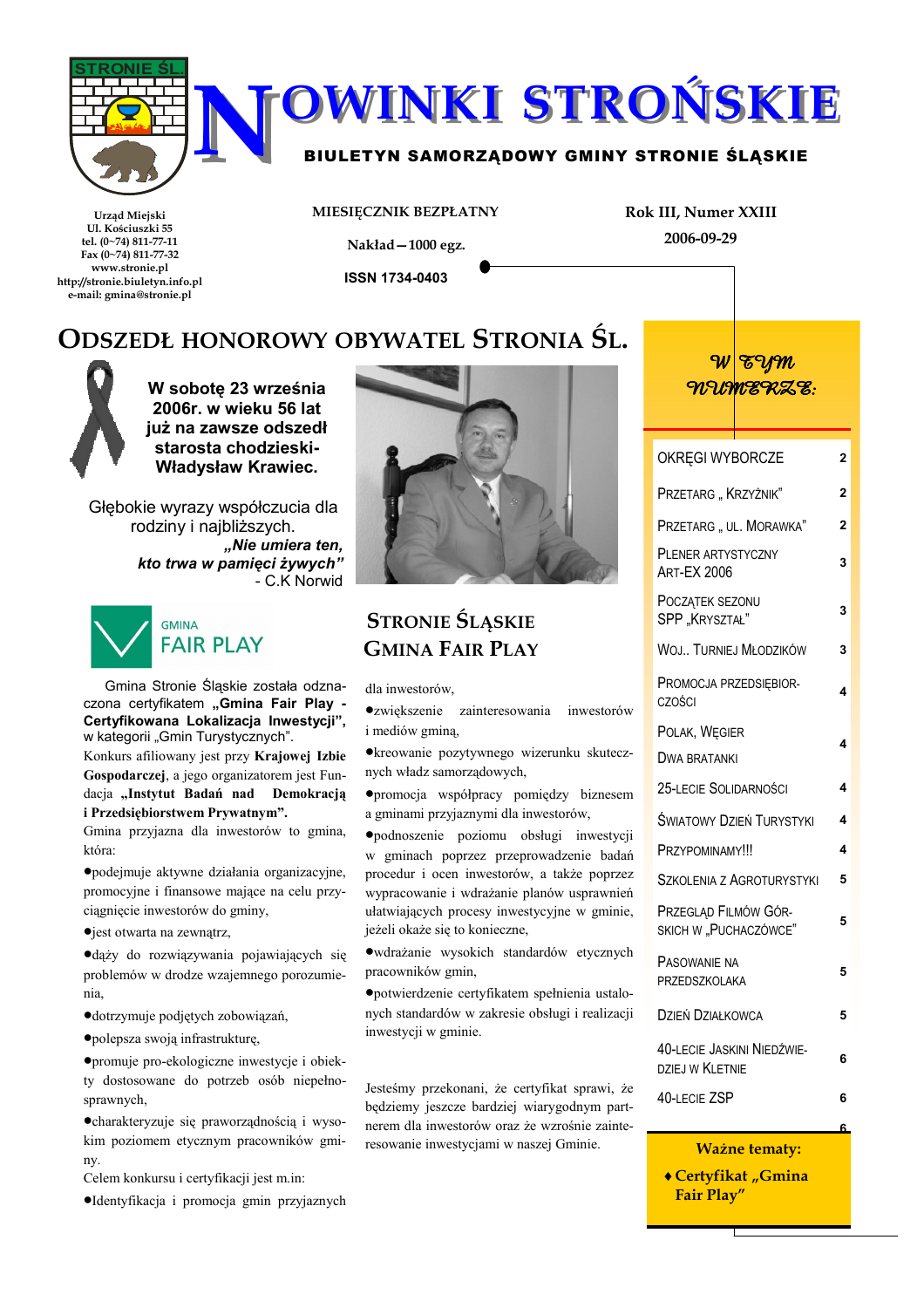### OBWIESZCZENIE BURMISTRZA STRONIA ŚLĄSKIEGO z DNIA 20 WRZEŚNIA 2006 ROKU

o okregach wyborczych, ich numerach i granicach, liczbie radnych wybieranych w każdym okregu wyborczym oraz wyznaczonej siedzibie Miejskiej Komisji Wyborczej w wyborach do Rady Miejskiej w Stroniu Śląskim zarządzonych na dzień 12 listopada 2006 roku

Na podstawie art. 94 ustawy z dnia 16 lipca 1998 roku – Ordynacia wyborcza do rad gmin, rad powiatów i sejmików województw (tekst jednolity z 2003 roku Dz.U. Nr 159, poz. 1547 ze zmianami) podaje się do publicznej wiadomości, że Rada Miejska w Stroniu Śląskim uchwałą nr XLIII/307/02 z dnia 27 maja 2002 roku dla wyboru Rady Miejskiej w Stroniu Śląskim podzieliła obszar Gminy Stronie Śląskie na 8 okręgów wyborczych:

#### 1.Numery i granice okręgów wyborczych oraz liczbę radnych wybieranych w poszczególnych okręgach wyborczych określono w sposób następujący:

| <b>GRANICE OKREGU</b>                                                                                                                                                                                                          |   | LICZBA<br><b>RADNYCH</b><br><b>WYBIERANYCH</b><br>W OKREGU |
|--------------------------------------------------------------------------------------------------------------------------------------------------------------------------------------------------------------------------------|---|------------------------------------------------------------|
| miasto, ulice: Krótka, Nadbrzeżna 2, 2a, Żeromskiego, 40-Lecia PRL.                                                                                                                                                            |   |                                                            |
| miasto, ulice: Jaworowa, Kopernika, Morawka, Nowotki, Sudecka, Świerczewskiego, Świerkowa.                                                                                                                                     |   |                                                            |
| miasto, ulice : Dolna, Kościuszki 11, 11a, 12, 13, 14, 16, 17, 17a, 19, 21, 22, 23, 25, 26, 28, 29, 31,<br>33, 33b, 34, 35, 37, 38, 38a, 40, 42, 44.                                                                           |   |                                                            |
| miasto, ulice: Hutnicza, Mickiewicza, Zielona.                                                                                                                                                                                 | 4 |                                                            |
| miasto, ulice : Nadbrzeżna 1, 3a, 3b, 3c, 3d, 3e, 4, 5, 8, 10, 11, 11a, 12, 14, 16, 16a, 18, 20, 24,<br>26, 28, 30, 32, 34, 34a, 36.                                                                                           |   |                                                            |
| miasto, ulice : Górna, Kościelna, Kościuszki 39, 41, 43, 47, 48, 49, 50, 51, 54, 56, 57, 58, 59, 59a,<br>60, 61, 61b, 62, 63, 63a, 63b, 64, 65, 66, 67, 68, 69, 70, 71, 91, Okreżna, Polna, Sportowa, Szkolna,<br>Turystyczna. | 6 |                                                            |
| wsie: Bielice, Goszów, Młynowiec, Nowy Gierałtów, Stary Gierałtów.                                                                                                                                                             |   |                                                            |
| wsie : Bolesławów, Janowa Góra, Kamienica, Kletno, Nowa Morawa, Sienna, Strachocin, Stara<br>Morawa, Stronie Slaskie.                                                                                                          | 8 |                                                            |

2. Siedziba Miejskiej Komisji Wyborczej znajduje się w Urzędzie Miejskim w Stroniu Śląskim przy ul. Kościuszki nr 55.

### **OGŁOSZENIA PRZETARGU**

Stronia Śląskiego z dnia 23 sierpnia 2006 r. *Burmistrza* ogłasza przetarg ustny nieograniczony na sprzedaż nieruchomości nie zabudowanych stanowiących własność Gminy Stro-

| Nr działki<br>pow. w m 2 | Cena wy-<br>woławcza<br>w zł.brutto | Kwota<br>wadium<br>w zł. | Slaskie<br>nie<br>w Stroniu Ślą.<br>W studium u<br>i kierunków z |  |
|--------------------------|-------------------------------------|--------------------------|------------------------------------------------------------------|--|
| 214/1                    | 1936000                             |                          | wania<br>prze                                                    |  |
| 38564m <sup>2</sup>      |                                     |                          | gminy Stror                                                      |  |
| 238                      |                                     |                          | teren przezna<br>zabudowe<br>- 2                                 |  |
| 22700m <sup>2</sup>      |                                     | 96 800                   | funkcją usłu                                                     |  |
| 217/1                    |                                     |                          | narciarski, ko                                                   |  |
| 75300m <sup>2</sup>      |                                     |                          | i turystyki wra                                                  |  |
| 202                      |                                     |                          | nymi obiekt<br>struktura                                         |  |
| 600m <sup>2</sup>        |                                     |                          | urządzenia                                                       |  |

położonej askim Wsi. uwarunkowań zagospodarozestrzennego onie Śląskie acza się pod związaną z kuq (wyciaq kolej liniowa) az z niezbędktami. infratechniczna ami towarzy-

szacymi. W obecnej chwili opracowywany jest plan zagospodarowania

przestrzennego przedmiotowego terenu. Planowany termin wyłożenia planu - miesiąc wrzesień 2006 r.

Nieruchomość jest wolna od długów i ciężarów.

Dodatkowo Nabywcy beda obciążani kosztami przygotowania nieruchomości do sprzedaży.

Przetarg odbedzie się dnia 27 października 2006r. o godz. 12:00 w Urzedzie Miejskim w Stroniu Śląskim przy ul. Kościuszki 55 - pok. nr 17 (sala konferencyjna).

Wadium z dopiskiem "Przetarg "Krzyżnik" należy wpłacić wyłącznie przelewem najpóźniej do dnia 24 października 2006 r.

### **OGŁOSZENIA PRZETARGU**

Burmistrz Stronia Śląskiego ogłasza przetarg ustny nieograniczony na sprzedaż n/w nieruchomości stanowiącej własność

| Nr działki<br>pow. w $m2$ | Pow. użytkowa<br>w $m2$ | Cena wy-<br>woławcza<br>w zł. brut-<br>to | Kwota<br>wadium<br>w zł. |
|---------------------------|-------------------------|-------------------------------------------|--------------------------|
| 554/43<br>$1482m^2$       | 86.09 $m2$              | 61 470.00                                 | 3 100,00                 |

Gminy Stronie Śląskie, położonej w Stroniu Śląskim ul. Morawka  $31/1A$ 

Przeznaczenie: Zabudowa mieszkaniowa wielorodzinna z dopuszczeniem usług, handlu i gastronomii.

Nieruchomość jest wolna od długów i ciężarów

Oglądanie w/w lokali w dniu 13 października 2006 r. w godz. od 11:00 do 11:30.

Przetarg odbędzie się dnia 19 października 2006 roku o godz. 12:00, w Urzędzie Miejskim w Stroniu Śląskim- pok.

nr 17

Wadium z dopiskiem "Nieruchomość przy ul. Morawka31-"należy wpłacić wyłącznie przelewem najpóźniej do dnia 16 października 2006 r.

Dodatkowe informacje można uzyskać w Urzędzie Miejskim w Stroniu Śląskim przy ul. Kościuszki 55-Referat Gospodarki Nieruchomościami i Spraw Wiejskich -pok. nr 12 (tel. (074) 811-77-15).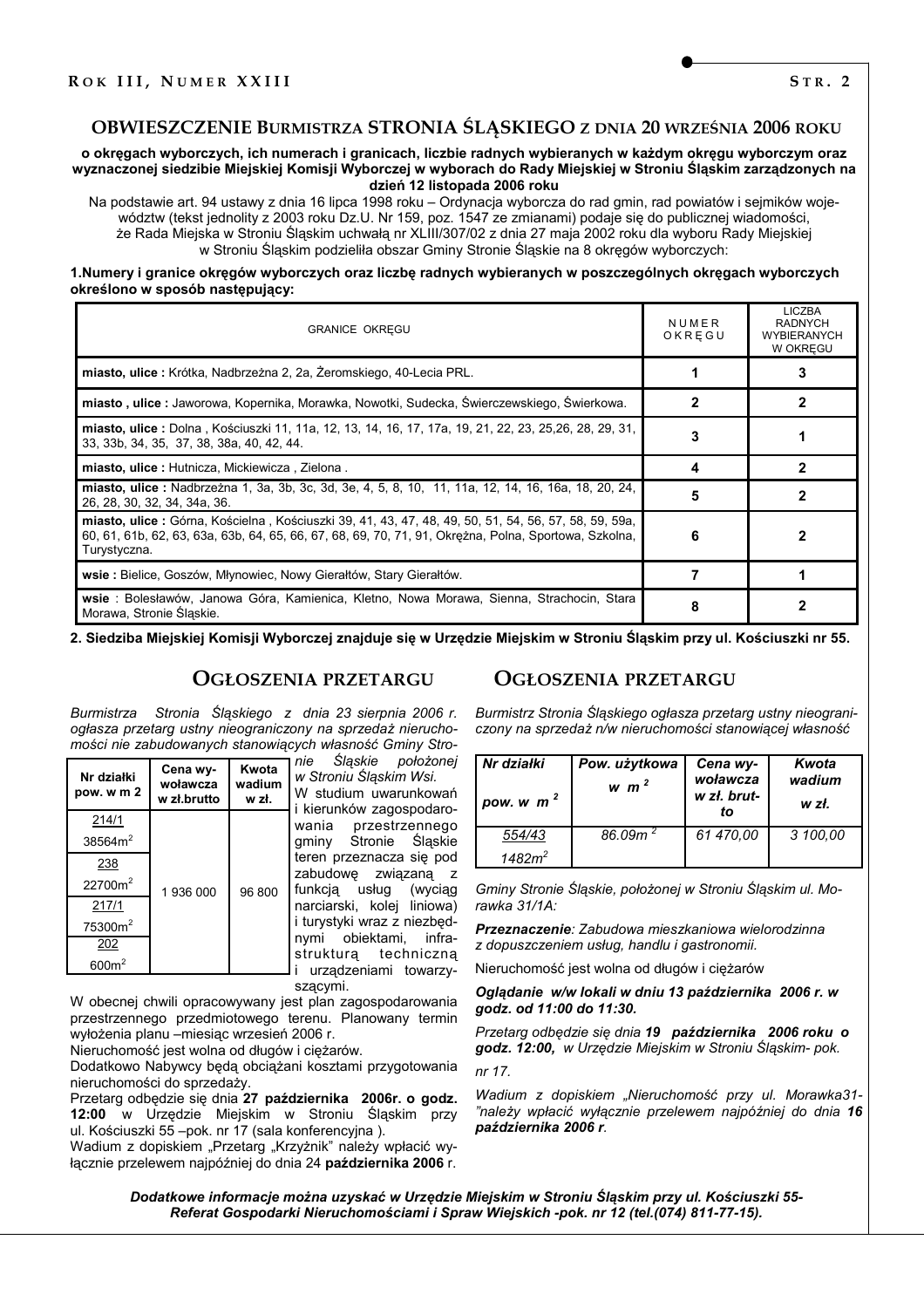# **KULTURALNY** "ŁASKAWY KAMIEŃ"

Dnia 22 sierpnia b.r. STOWARZY-**SZENIE MUZEUM WAPIENNIK w Sta**rej Morawie i gospodarze obiektu, zorganizowali spotkanie literackie ze znanym historykiem sztuki, poetą i dziennikarzem Aleksandrem Rybczyńskim, mieszkającym od wielu lat w Toronto.

Także w Starej Morawie odbył sie VI MIEDZYNARODOWY PLÉNER ARTYSTYCZNY "LUSTRO NATURY" zorganizowany przez Wrocławski Ośrodek Kultury i Sztuki w ramach Spotkań Wyszehradzkich. Z tej okazji odbyło się



też spotkanie autorskie artygrafika sty Jacka Rybczyńskiego oraz zwiedzanie zabytkowe-Wapienni**an** ka Plener trwał od 18 do 23 września.

23 września w Centrum Sztu-Wapiennik ki

odbyło się uroczyste zakończenie VI Międzynarodowego Pleneru Artystycznego "Art - Ex 2006". Plener fotograficzny "Lustro natury" trwał od 18 do 23 września b.r.

Organizatorami byli: Piotr Borkowski dyrektor Ośrodka Kultury i Sztuki we Wrocławiu oraz Bronisław Kowalewski - kierownik artystyczny Spotkań Wyszehradzkich. Swoją obecnością zaszczycili nas: Wiesław Hudon, Stanisław J. Woś, Paweł ŻakPL, Luca Göbölvös. Zsuzanna Kemenesi. HU. Pavel Pecha, SK, Pavel Baňka, Jiři Šigut, CZ oraz goście specjalni: Andrzej Dudek -Dürer, Piotr Komorowski, Boqusław Michnik, Andrzej Saj i Anna Szpakowska - Kujawska. Projekt realizowany jest w ramach Spotkań Wyszehradzkich

Plener stanowi kontynuację międzynarodowych plenerów "Art - Ex", współorganizowanych przez OKIS od 2000 r.



### **KRYSZTAŁ**

#### ROZPOCZĄŁ SEZON



Drużyna **SPP** "Kryształ Stronie" po 8 kolejkach spotkań zajmuje 7 miejsce w klasie "O" seniorów. z dorobkiem 13 pkt., stosunek bramek 14:9.

Od momentu publikacji ostatnich nowinek strońskich, drużyna Kryształu rozegrała następujące spotkania:

- 1. Polonia/Sparta II Świdnica Kryształ Stronie Śląskie: 1:0.
- 2.Kryształ Stronie Śląskie Victoria Świebodzice: 1:0.
- 3. Piast Nowa Ruda Kryształ Stronie Śląskie: 3:0,
- 4.Kryształ Stronie Śląskie Zjednoczeni Ścinawka: 7:0!,
- 5.Nysa Kłodzko Kryształ Stronie Sląskie: 0:2.



Najlepszymi strzelcami naszej drużyny do 8 kolejki spotkań są:

- 1. Szymon Bora 5 bramek,
- 2. Sebastian Krysiński 4 bramki,
- 3. Grzegorz Chwałek 2 bramki,
- 4. Arkadiusz Kasprzak 1 bramka,
- 5. Paweł Matkowski 1 bramka,
- 6. Wojciech Statkiewicz 1 bramka.

Zarząd SPP "Kryształ Stronie" w Stroniu Śląskim serdecznie zaprasza kibiców piłki nożnej na mecz, który zostanie rozegrany w dniu 1.10.2006 r. tj. niedziela o godz. 11.00. Przeciwnikiem naszej drużyny będzie Bielawianka Bielawa, która obecnie zajmuje 13 miejsce w tabeli z dorobkiem 7 punktów.

Juniorzy SPP "Kryształ Stronie" rozgrywający mecze w klasie "O", po 8 kolejkach spotkań zajmuja 6 miejsce w tabeli z dorobkiem 15 punktów.

# WOJEWÓDZKI **TURNIEJ MŁODZIKÓW**



W niedzielę 03 września AZS Akademii Ekonomicznej **We** Wrocławiu był organizatorem Wojewódzkiego Turnieju Klasyfikacyjnego Mło-

dzików w tenisie stołowym.

Do rozgrywek zgłoszonych zostało 124 zawodników i zawodniczek klubów tenisowych Dolnego Śląska. Jest to jedna z najmłodszych kategorii wiekowych, w jakich rozgrywane są turnieje tenisowe i cieszy się ona bardzo dużym powodzeniem wśród dzieci.

W turnieju wystąpiła dość liczna reprezentacja strońskiego klubu "Śnieżnik", którego zawodnicy całe wakacje solidnie przepracowali na treningach i obozach szkoleniowych przygotowując się do rozpoczętego właśnie sezonu. Z pośród 13 zawodników "Śnieżnika" najlepiej zagrała Ada Jończyk zajmując piąte miejsce i kwalifikując się tym samym na turniej półfinałowy, oraz Szymon Burek, który będąc jeszcze żakiem pokonał wielu starszych od siebie i dłużej grających zawodników zajmując ostatecznie wysokie, trzynaste miejsce.



Miejsca pozostałych zawodników- Karolina Poprawa i Renia Ryczek 9-12, Dominik Ciura i Maciej Rakoczy 17-24, Martyna Kucharska 17. Dalsze miejsca zajeli - Adrianna Studniarz, Ola Ciura, Krzysiu Studniarz, Wojtek Jaśkiewicz, Bartek Adamczewski i Daniel Majewski - jednak są to zawodnicy jeszcze młodszej kategorii wiekowej (żaków) i dlatego cieżko było im nawiazać równorzedna walke z kolegami i koleżankami o trzy lata starszymi.

Kategorię młodziczek wygrała Aleksandra Isańska (Victoria Jelcz Laskowice), młodzików Krzysztof Sługocki (Odra Głoska).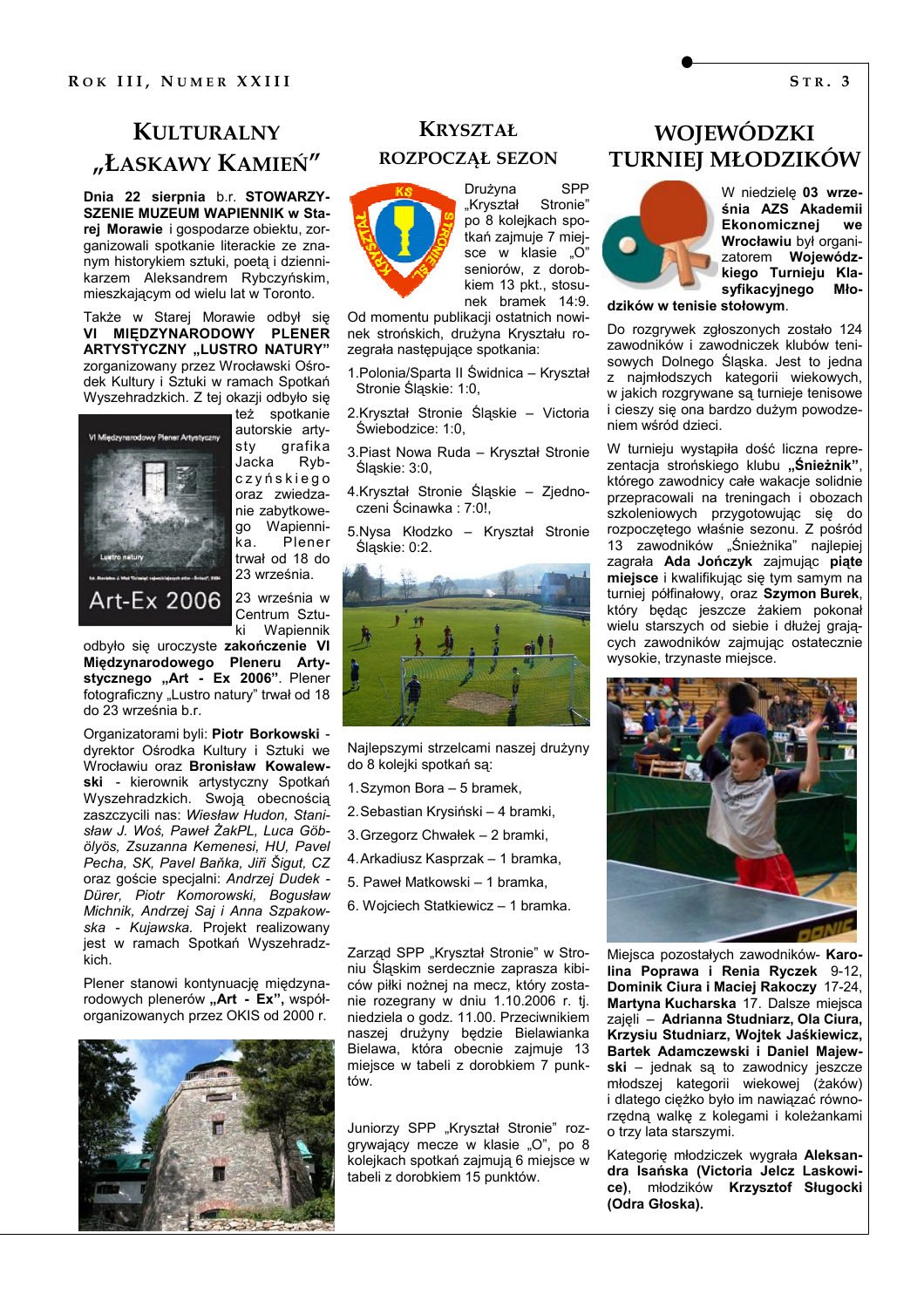# "Promocja Przedsiębiorczości"

Jesteś zainteresowany otwarciem własnej działalności gospodarczej i chcesz otrzymać bezzwrotną dotację inwestycyjną w kwocie do  $20,000,00$  zł. oraz wsparcie pomostowe w kwocie 700 zł. przez okres 6 m-cy ( z możliwością przedłużenia do 12 m-cy)?

Serdecznie zapraszamy do wziecia udziału w szkoleniu, które odbędzie się w Agencji Rozwoju Regio-<br>nalnego "AGROREG" S.A. w Nowej Rudzie- Słupcu przy ul. Kłodzkiej 27.

Abyś mógł skorzystać z tej pomocy musisz spełniać następujące wymagania: być osobą fizyczną nie zarejestrowana jako bezrobotna bez względu na wiek, płeć, posiadane doświadczenie zawodowe z wyłączeniem osób, które bvłv właścicielami przedsiębiorstwa i prowadziły działalność gospodarczą po  $01.01.2004$  roku

Mieć stałe zameldowanie na obszarze powiatu kłodzkiego.

Wiecej informacji na ten temat możesz uzyskać w Agencji Rozwoju Regionalnego "AGROREG" S.A. lub na stronie www.agroreg.com.pl, oraz pod numerem telefonu (074) 872-70-48. Udział w programie jest bezpłatny.

16 IX odbyło się XXV-lecie Solidarności Polsko-Czesko-Słowackiej. "Szlak do wolności"- pod takim hasłem odbyły się uroczystości na przej-

ściu granicznym Nowy Gierałtów- Uhelna. Mszę świętą celebrował biskup ordynariusz diecezii świdnickiej ks. prof. Ignacy Dec z udziałem polskich i czeskich księży. W czasie uroczystości odsłonieto tablice upamiętniającą nielegal-

cieli demokratycznej opozycji polskiej i w Nowym Gierałtowie. czechosłowackiej w latach 80-tych.

# ZA ZASŁUGI DLA TURYSTYKI

W dniu 23 września 2006r.o godz. 16.00 w Nowej Rudzie odbyły się powiatowe obchody "Światowego Dnia Turystvki".

Podczas odbywających się uroczystości zostały wreczone medale "Za zasługi dla turvstvki" w uznaniu zasług dla rozwoiu turvstvki.





W dniach 14-18 września 2006r. delegacja ze Stronia Śląskiego przebywała w mieście partnerskim w Szikszo na Węgrzech na zaproszenie Burmistrza Jozefa Panyik z okazji odbywajacego się "Święta Winobrania".



Program pobytu w mieście partnerskim był bardzo bogaty. Delegacja ze Stronia Śląskiego zapoznała się z uroczystościami jakie obchodzi Szikszo<br>podczas obchodów święta winobrania, uczestniczyła w otwarciu świeta winobrania (idac uroczyście ulicami miasta w pochodzie), zapoznała się z atrakcjami miasta oraz inwestycjami dokonanymi przy udziale środków unijnych.

## **25-LECIE SOLIDARNOŚCI**

Tego dnia szczególnie pamietano o ks. Stefanie Witczaku " Kruszynie", który jest kapłanem Solidarności Polsko-Czesko-Słowackiej i organizatorem

> wielu działań, spotkań zacieśniających nasze sasiedzkie stosunki. Teraz, kiedy jego zdrowie poważnie szwankuje i jest w klinice, wszyscy myślami byli blisko niego. Po cześci oficialnej posilek był wspólny wszystkich uczestników

ne spotkania na pograniczu przedstawi- z Biskupem na czele, na placu wiejskim

Honorowe odznaki zostały wręczone w imieniu Ministra Gospodarki przez Staroste Powiatu Kłodzkiego Pana Adama Łąckiego. Osobą, która otrzymała honorowa odznake był Burmistrz Stronia Ślaskiego - Zbigniew Łopusiewicz.

# PRZYPOMINAMY!!!

◆15.09 minal termin platności III raty podatków: rolnego. leśnego i od nieruchomości

◆15.09 minal termin platności II raty podatków od środków transportowych.

◆ Przypominamy o obowiązku składania informacji o wystąpieniu okoliczności wpływających na zmianę w podatkach lokalnych oraz rolnym i leśnym.

•Informujemy producentów rolnych o możliwości ubiegania sie o zwrot podatku akcyzowego zawartego w cenie oleju napędowego zużywanego do produkcji rolnej w 2006 r.

Wzory wniosku oraz szczegółowe informacie można uzyskać w Urzedzie Miejskim, w pok, nr 5, tel. 074 811 77 27

◆15.09 minał termin płatności III raty czynszu za ogródki przydomowe. Prosi się o dokonywanie wpłaty na podstawie UMOWY DZIERŻAWY, a nie na podstawie wymiaru podatku!!!

◆ 25.09 minał termin płatności czynszu dzierżawnego za garaże.

◆30.09 miia termin płatności III ratv zezwoleń na sprzedaż napojów alkoholowych.

◆ Przypomina się o konieczności przedłużenia umów na użytkowanie kwater grzebalnych na cmentarzu komunalnym w Stroniu Śląskim. Przedłużenia wymagają kwatery zajęte pod pochówek w roku 1986 i wcześniej (licząc od daty pierwszego pochówku). Opłata za przedłużenie użytkowania kwatery na okres koleinych 20 lat wynosi 200 PLN.

◆ Przypominamy, że od 01 sierpnia br. mieszkańcy Gminy Stronie Ślaskie sprawy paszportowe mogą załatwiać w Urzędzie Wojewódzkim w Wałbrzychu, przy ul. Słowackiego 23a.

Tel. informacji paszportowej: 074/849 40 01

◆ 30.09 mija termin składania wniosków o stypendia Burmistrza Stronia Śląskiego (naukowe, sportowe i artystyczne).



 $STR.4$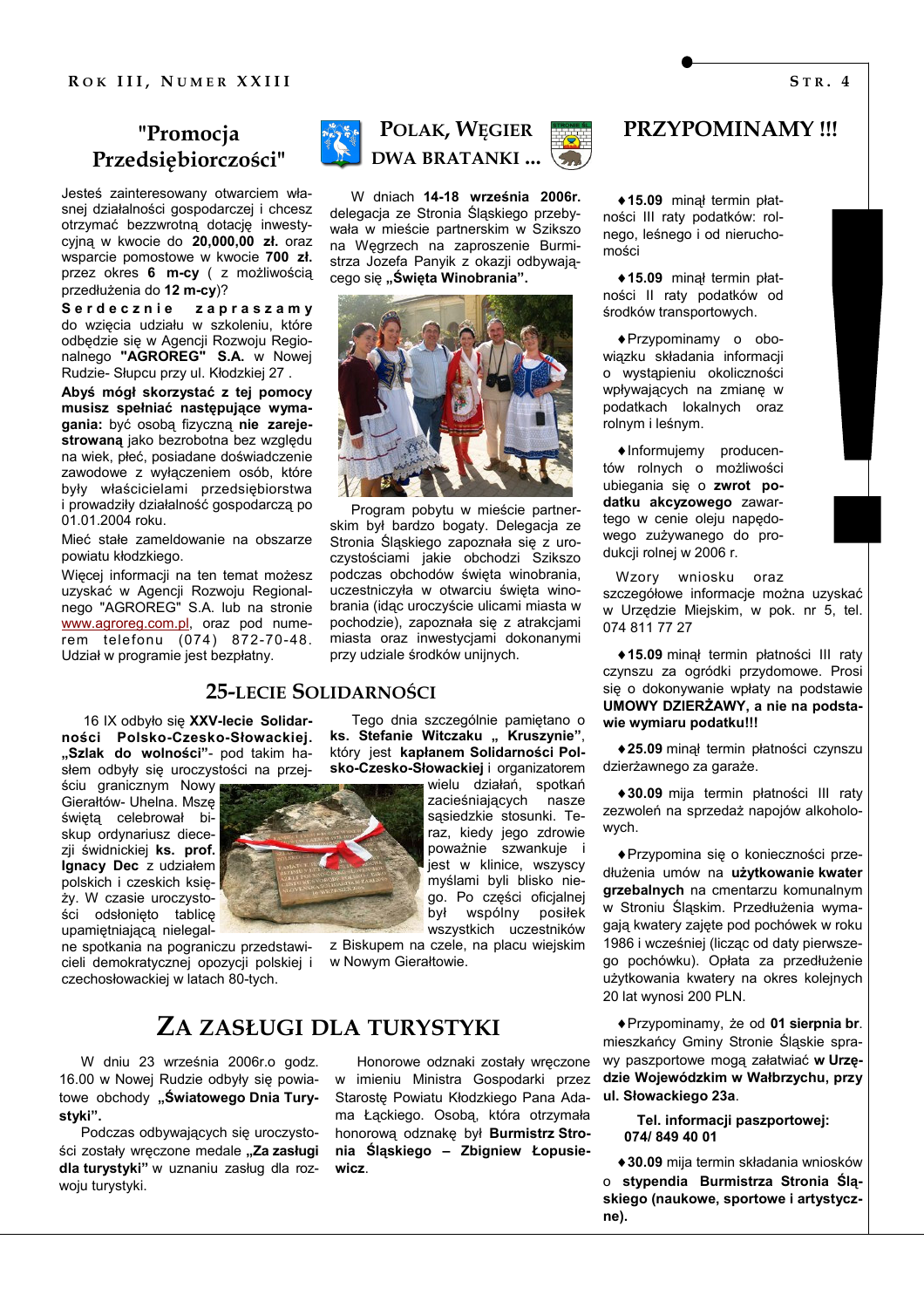# **AGROTURYSTYKA**

W październiku 2006 r. oraz marcu 2007 r. odbędzie się cykl szkoleń mających na celu wsparcie i pomoc mieszkańcom Dolnego Śląska w zakładaniu i prowadzeniu działalności agroturystycznej. Szkolenia te organizuje Centrum Europejskie Zrównoważonego Rozwoju. Zasieg projektu obejmie powiaty: Kłodzki, Wałbrzyski i Jeleniogórski.

Beneficientami programu mogą być rolnicy i ich domownicy, z wyłaczeniem emerytów i osób zarejestrowanych jako bezrobotne, zainteresowani podjęciem działalności agroturystycznej.

Program oferowany uczestnikom jest kompleksowy, o szerokiej tematyce szkoleń dobranych w ten sposób by zapewnić wysokie kwalifikacje i umożliwić funkcjonowanie gospodarstw agroturystycznych na konkurencyjnym poziomie. W skład cyklu wchodzą:

· szkolenia w zakresie podejmowania dodatkowej działalności agroturystycznej (na etapie planowania, zakładania gospodarstwa i pozyskiwania środków na jego rozwój)

· usługi doradcze (także wizyty w modelowych gospodarstwach agroturystycznych),

· szkolenie z obsługi komputera i internetu.

Szkolenia odbywać się będą w miejscowościach w pobliżu miejsc zamieszkania uczestników.

Organizator zapewnia dojazd na miejsce szkolenia.

Koszty opieki nad dziećmi oraz osobami zależnymi podlegają refundacji. Uczestnikom projektu zapewnione bedą posiłki, termin oraz godziny szkoleń dopasowane zostaną tak, aby nie kolidowały z obowiązkami gospodarskimi. Rekrutacia:

Zgłoszenia przyjmowane są do 30 września 2006 r. telefonicznie lub przez ankiete internetową.

Więcej informacji można uzyskać w Gminnym Centrum Informacji w Stroniu Śląskim, ul. Kościelna 12,

nr tel. 047/814-32-42

#### W TELEGRAFICZNYM SKRÓCIE

♦ W ramach tegorocznej edycji Przeglądu Filmów Górskich 2006, który trwa od 22.09 do 01.10, w restauracji "Puchaczówka" odbyła się jego śnieżnicko - lądecka część. W dniach od 22  $24$ 



do września można było zobaczyć najciekawsze produkcje

pokazane na Przeglądzie w roku ubiegłym.



Na początku września odbyło sie uroczyste otwarcie, po czeskiej stronie, drogi do przejścia Nowa Morawa - Stare Město. Modernizacia drogi do przejścia granicznego jest pierwszym etapem

projektu zmierzającego do uruchomienia przejścia samochodowego Nowa Morawa - Stare Město, Jeszcze w tym





roku planowana jest budobudynku wa. obsłuai ruchu samochodowego.

bowy, szczeaólnie we wrześniu, był bardzo udany.

Można było znaleźć wyjątkowe okazy grzybów. Pan Zygmunt Płudowski, mieszkaniec Stronia Śląskiego może pochwalić się rekordowym okazem prawdziwka, który ważył 2,20 kg. Gratuluiemv!!!

#### ◆ Dzień Działkowca

Dorocznym zwyczajem zarządy Rodzinnych Ogrodów Działkowych "Pod Świerkiem" i "Krokus" z okazji Dnia Działkowca zorganizowali tradycyjne dożynki.

Najmłodsi działkowicze mieli swój festyn sportowo - rekreacyjny prowadzony przez Florka. Było ognisko, kiełbaski i zabawa do białego rana dla dorosłych działkowiczów. Z tej okazii zarząd R. O. D. "Pod Świerkiem" przyznał nagrody za najlepiej zagospodarowana działkę (z podziałem na trzy sektory) następującym osobom:

**SEKTOR A:** 

Pęcka J., Śledziona J., Pawlińska Z., Serafin F.,

# **PASOWANIE NA PRZEDSZKOLAKA**

Na tę uroczystość przygotowano szereg niespodzianek dla nowo wstepujących w poczet przedszkolaków, oraz dzieci które są w naszej placówce już od kilku lat. Pani dvrektor przy pomocy "czarodziejskiego ołówka" pasowała nowego przedszkolaka słowami: Pasuje Ciebie uroczyście na ... i tu padała nazwa grupy: Biedronki, Jagódki, Muchomorki, Krasnale, Ekoludki. Przedszkolaki otrzymały dyplomy z rak P.Dyrektor, a uroczystość zakończyła się słodkim poczęstunkiem dla wszystkich dzieci.

#### Dyrektor, grono pedagogiczne i pracownicy Przedszkola **Miejskiego** w Stroniu Ślaskim

Zapraszają wszystkich mieszkańców na uroczysta msze św. w Kościele Parafialnym Pod wezwaniem Matki Bożej Królowej Polski i Św. Saternusa, która odbędzie się 13 października 2006 o godzinie 10<sup>30</sup> w intencji nadania imienia Jana Pawła II naszej placówce.

**SEKTOR B:** 

#### Jastrzebski J., Strupiechowski Cz., Sikora S., Brodziński H.,

**SEKTOR C:** 

#### Gulei J., Świrk Z., Zagórowicz J., Krosta A.,

Ponadto Nadleśniczy Nadleśnictwa Ladek Zdrój, Pan Mieczysław Krywieńko wreczył nagrody działkowiczom za dożywianie zwierzyny leśnej w okresie zimy. Otrzymali je: Teresa Wasilewska, Wanda Kaczmarek, Zofia Drag oraz Stanisław Sztuka.

#### Zarzad ROD ..Pod Świerkiem" serdecznie dziękuje wszystkim sponsorom!!!

◆ Gmina Stronie Śląskie otrzymała promese z Biura ds. Usuwania Skutków Żywiołowych Klesk  $W$ kwocie 189 000,00 na likwidację skutków ostatniej powodzi. Z tych środków zostaną wykonane nastepujące prace:

> Odbudowa kanalizacji sanitarnej we wsi Stara Morawa;

\* Remont kanału sanitarnego w reionie skrzyżowania ulic Mickiewicza i Zielonej oraz

Remont koryta rzeki Morawki przy kładce dla pieszych (ul. Nadbrzeżna -Kościuszki).

◆ Sezon grzy-